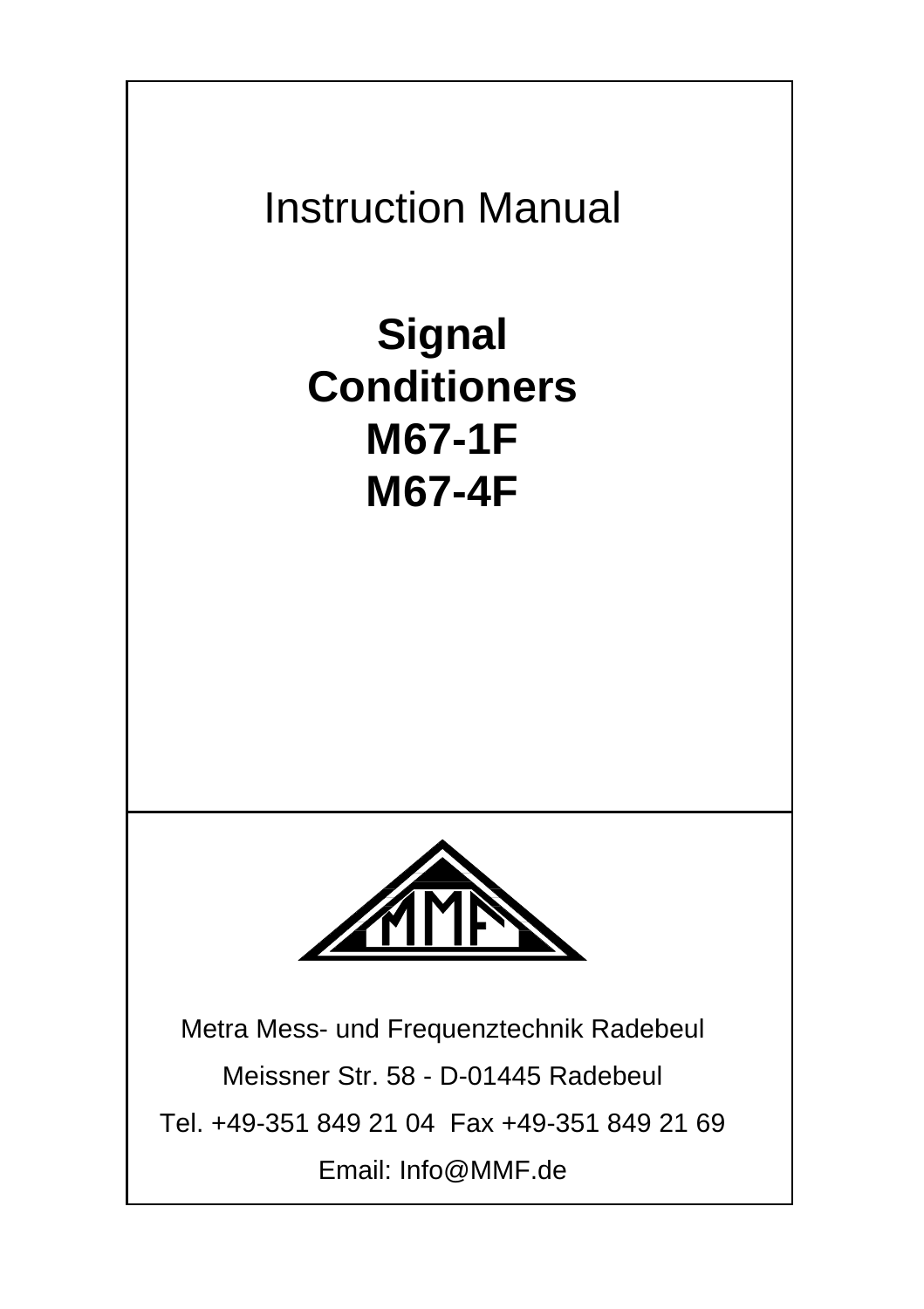# **Contents**

| 1. Purpose               | 3              |
|--------------------------|----------------|
| 2. How it Functions      | 3              |
| 3. Operation             | 4              |
| 3.1. Power Supply        | $\overline{4}$ |
| 3.2. Inputs              | $\overline{4}$ |
| 3.3. Gain                | 5              |
| 3.4. Filter              | 5              |
| <b>4. Technical Data</b> | 7              |

#### Appendix: Warranty Statement CE Notice

"ICP" is a registered trade mark of PCB Piezotronics Inc.

Mar. 02 #168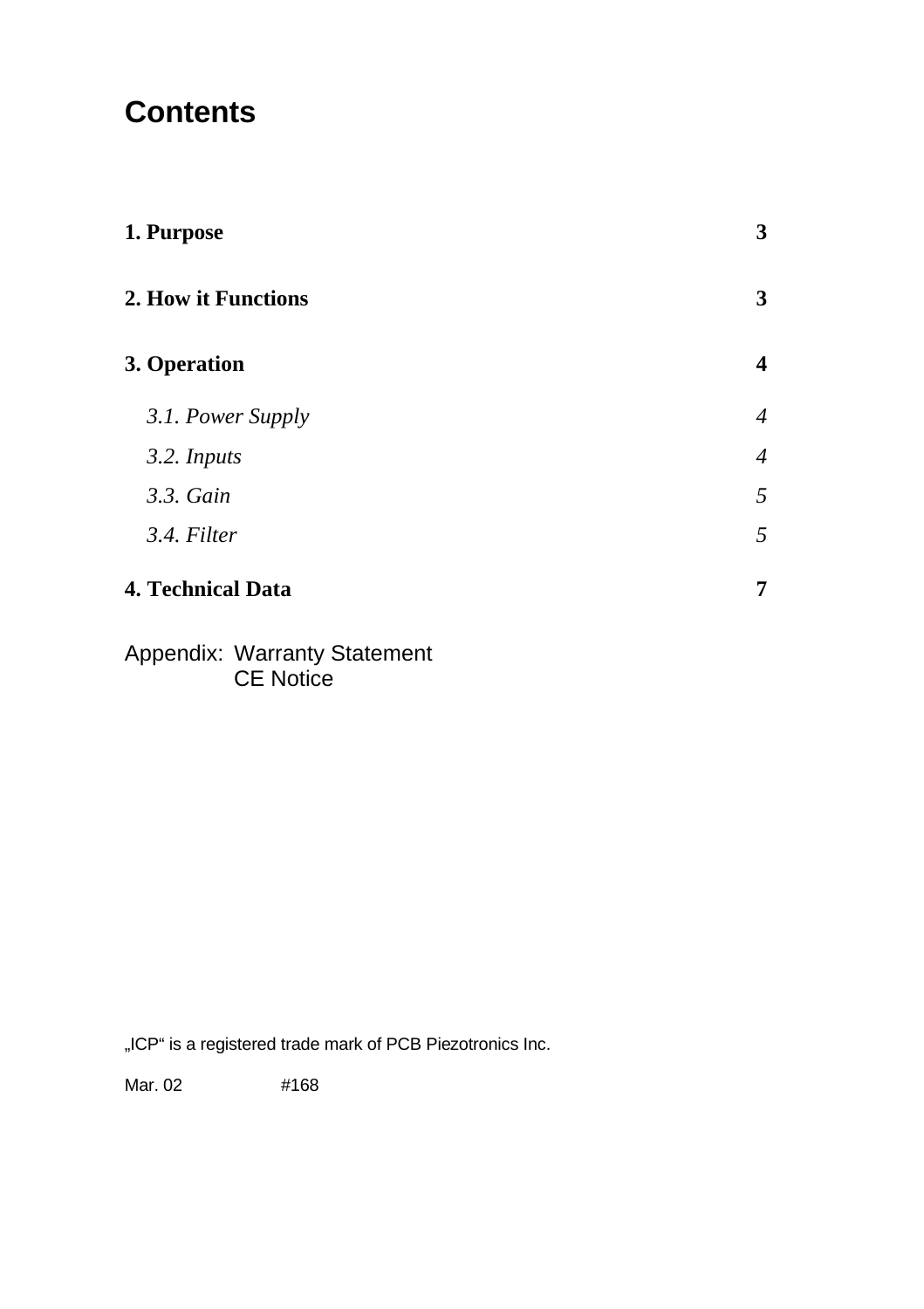#### **Signal Conditioner M67-1F:**





### **Quadruple Signal Conditioner M67-4F:**

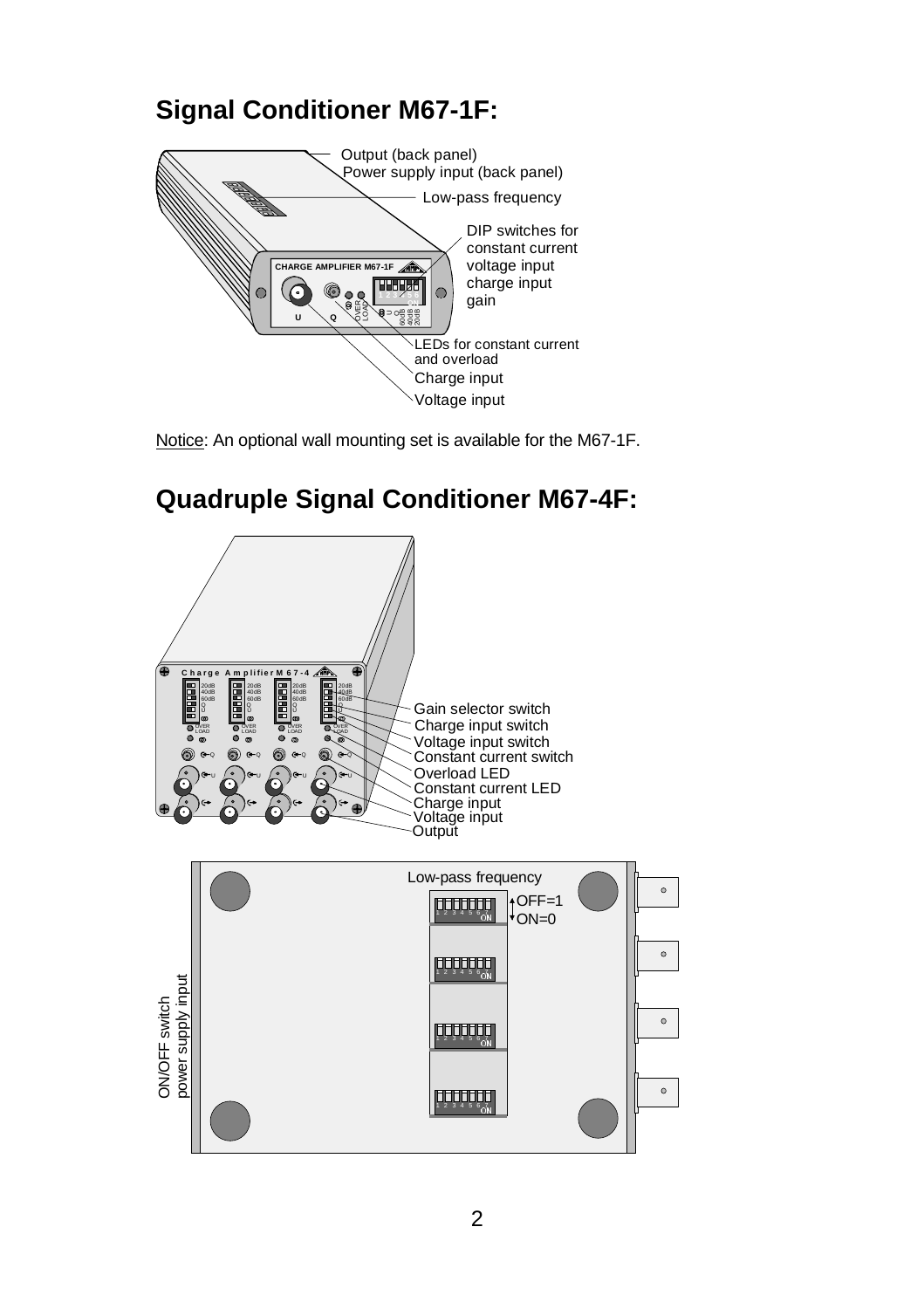## **1. Purpose**

The M67-1F and M67-4F are intended as signal conditioners for measurements with piezoelectric accelerometers, force and pressure transducers. The M67-4F contains four independent amplifier channels.

For example PC data acquisition systems, meters, recorders and analyzers can be connected to the output.

Applications are, for instance, vibration measurements in industry and laboratory, building measurements and seismology.

Both sensors with charge output and with integrated electronics can be used. Constant current supply for electronic accelerometers is included.

Additionally, the signal conditioners enable low-pass filtering. Cut-off frequencies are selectable by DIP-switches between 0.8 and 20 kHz in 128 steps. The 4-pole filter can be useful as antialiasing filter in data acquisition systems, for instance.

The M67-1F and M67-4F are powered by an external 9 .. 18 V DC source. This can be a data acquisition board, an AC/DC plug adapter, a car battery or other sources.

# **2. How it Functions**

The signal conditioners have two different input stages:

The **charge input** is suitable for capacitive sources, particularly for sensors with charge output. The advantage of capacitive measurement is the extremely low influence of cable capacitance and insulation resistance.

On the other hand, the charge inputs should only be used with properly shielded low noise cables. Regular standard coaxial cables may cause considerable noise. When such cables are subjected to bending, compression or tension they generate charges due to the so called Triboelectric Effect.

The **voltage input** enables the connection of any voltage signal. It is suitable for piezoelectric transducers with integrated charge converters according to ICP® standard. These integrated charge converters transform the piezoelectric charge output into a low impedance voltage signal which is less susceptible to any kind of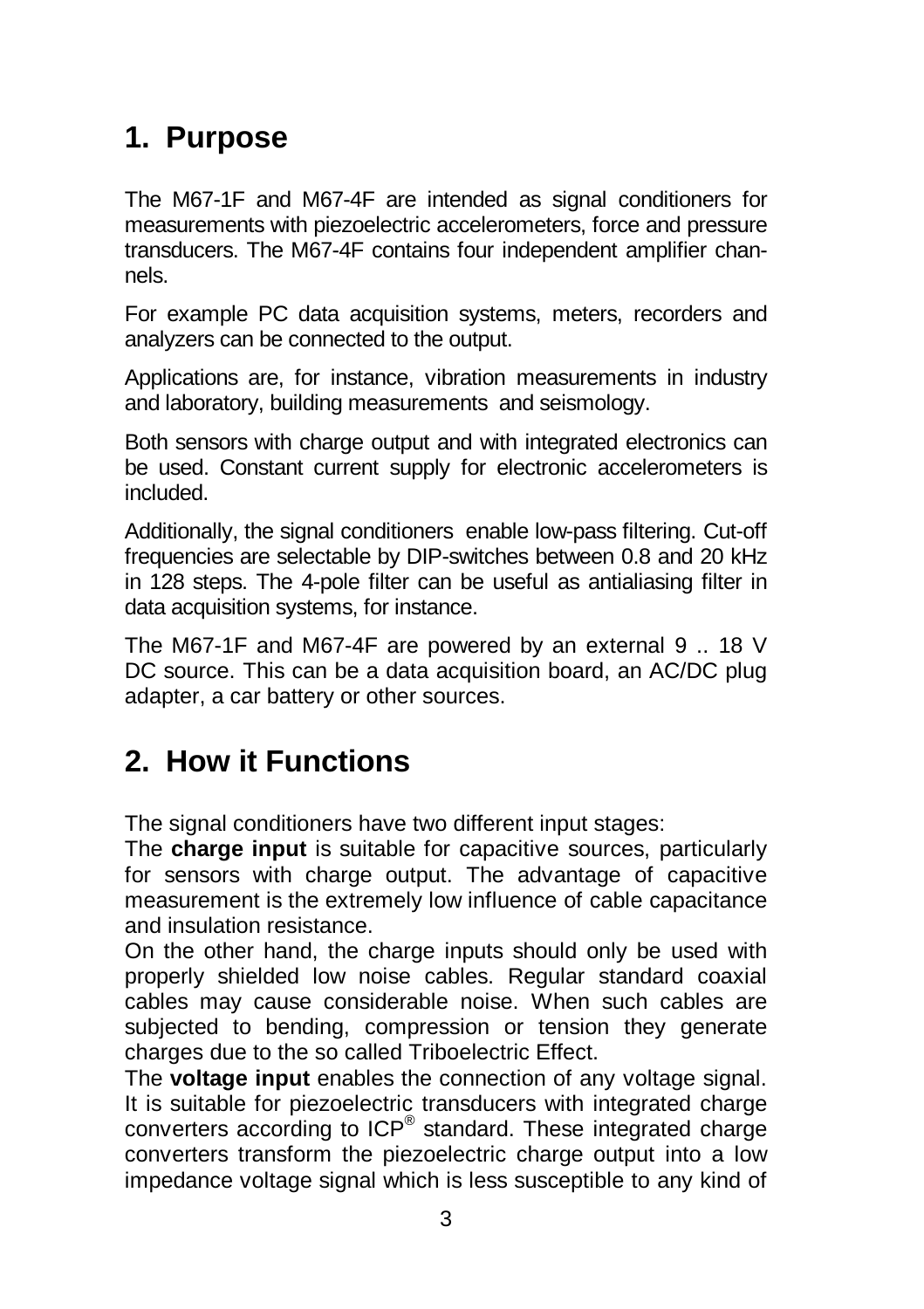interference. Therefore low cost standard coaxial cables can be used. ICP<sup>®</sup> standard defines that the integrated sensor electronics is supplied by constant current. The sensor signal and the constant current are transmitted via the same wire. For that purpose the voltage input features a constant current source.

The amplifier section has four gain ranges within four decades. The amplifier stage is followed by a programmable low pass filter.

The M67-4F includes four independent amplifier channels.

# **3. Operation**

### **3.1. Power Supply**

The signal conditioners require an external DC supply voltage for operation. It can be supplied from mains plug adapters, car or other batteries or PC data acquisition boards. The allowed supply voltage range is 9 .. 18 V with a current consumption of less than 140 mA (M67-1F) and 300 mA (M67-4F). A DIN circular power connector is located at the back panel. Make sure that the positive terminal of the power supply is the inner contact of the power connector although the circuit is protected against false polarization.

Measurement ground and power supply ground are insulated.

The M67-4F has a power switch which is located at the back panel.

#### **3.2. Inputs**

All adjustments are done by DIP-switches. Use a pen or screw driver to change the position of the white switch levers.

To select the desired input, push either the "Q" switch for charge input or the "U" switch for voltage input towards the "On" position. Both inputs must not be used simultaneously. Both inputs are protected against overload.

In combination with the voltage input a constant current source can be activated by the DIP switch with current source symbol (two circles). Provided a sensor with integrated charge converter is connected to the voltage input and the current source is on, proper function of sensor supply is indicated by a yellow LED with current source symbol. If the LED remains dark this can be caused by cable break or defective sensors.

In case of output overload the red LED will flash up. The overload indicator responds when the output voltage exceeds  $\hat{u}_{out} > 6$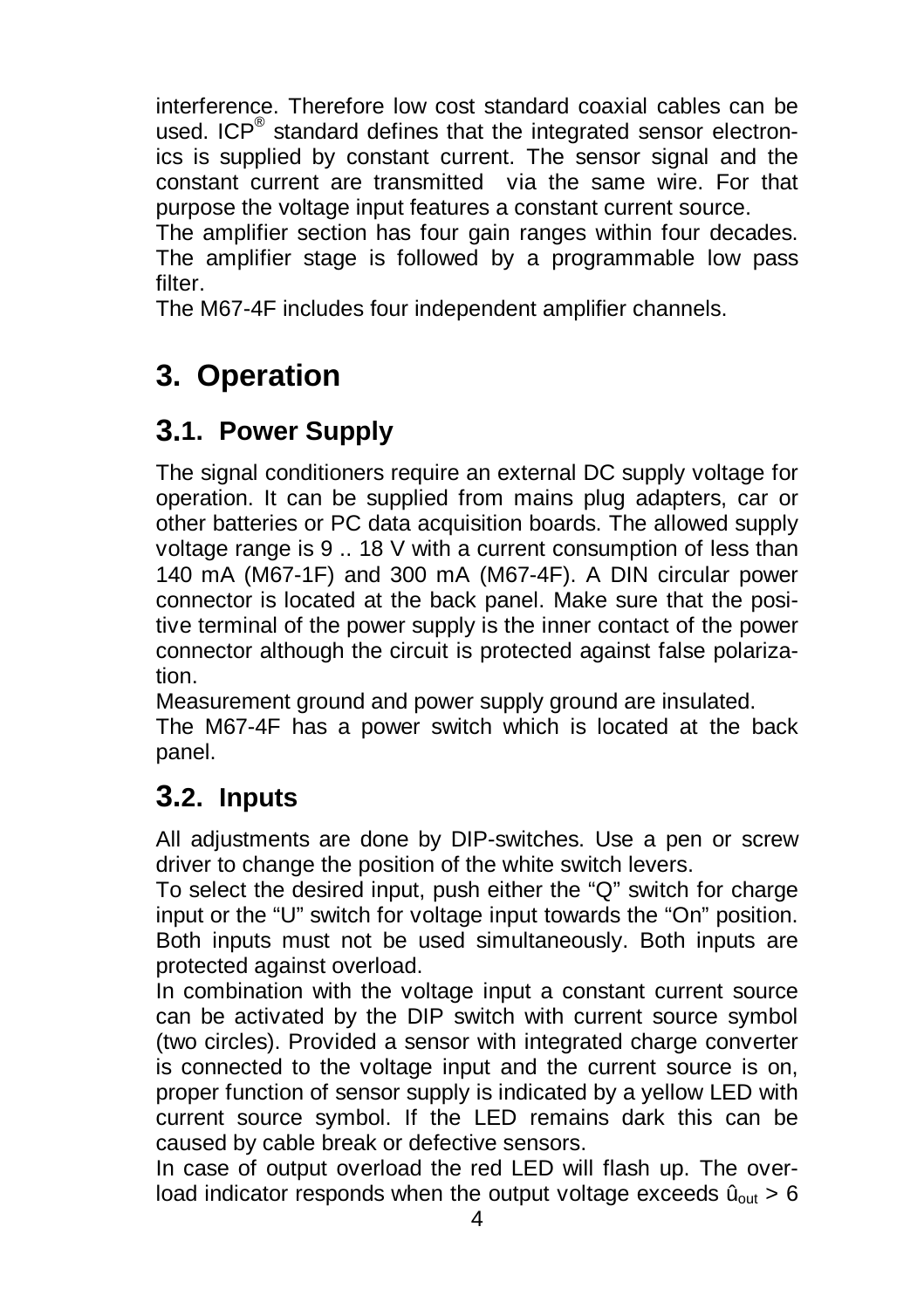V. The output signal will be clipped above  $\hat{u}_{out} > 7$  V resulting in increased distortion.

**Notice:** Due to the lower frequency limit of 0.3 Hz the circuitry of the amplifier comprises long time constants. In case of heavy overload the output will need some seconds to recover, consequently. This may also occur after a transducer was connected to the input or when the power was just switched on.

#### **3.3. Gain**

Three DIP switches (20 / 40 / 60 dB) at the front panel select the gain of the corresponding channel. The required range is obtained by pushing one of gain switches towards the "On" position. Only one of the three switches must be set to "On". Other combinations result in invalid parameters.

If all gain switches are in the left position ("Off") the amplifier works with unity gain or 0 decibel.

The following table compares the ranges for charge and voltage signals:

| Voltage amplifier | Charge |            |
|-------------------|--------|------------|
| Decibel           | Factor | Amplifier  |
| 0 dB              |        | 1 mV/pC    |
| 20 dB             | 10     | 10 mV/pC   |
| 40 dB             | 100    | 100 mV/pC  |
| 60 dB             | 1000   | 1000 mV/pC |

### **3.4. Filter**

The M67-1F and M67-4F feature low pass filters for each channel. Selectable are cut-off frequencies between 0.8 and 20 kHz in 128 steps. Programming is carried out by 7 DIP switches which are accessible trough an opening at the side (M67-1F) or after removing the bottom cover (M67-4F), respectively.

At low frequencies the density of possible values is higher than at the upper end. The table below shows the binary codes with corresponding -3 dB cut-off frequencies. A complete listing of all possible codes is not useful because of the filter tolerances. If more accuracy is required intermediate frequencies should be determined individually.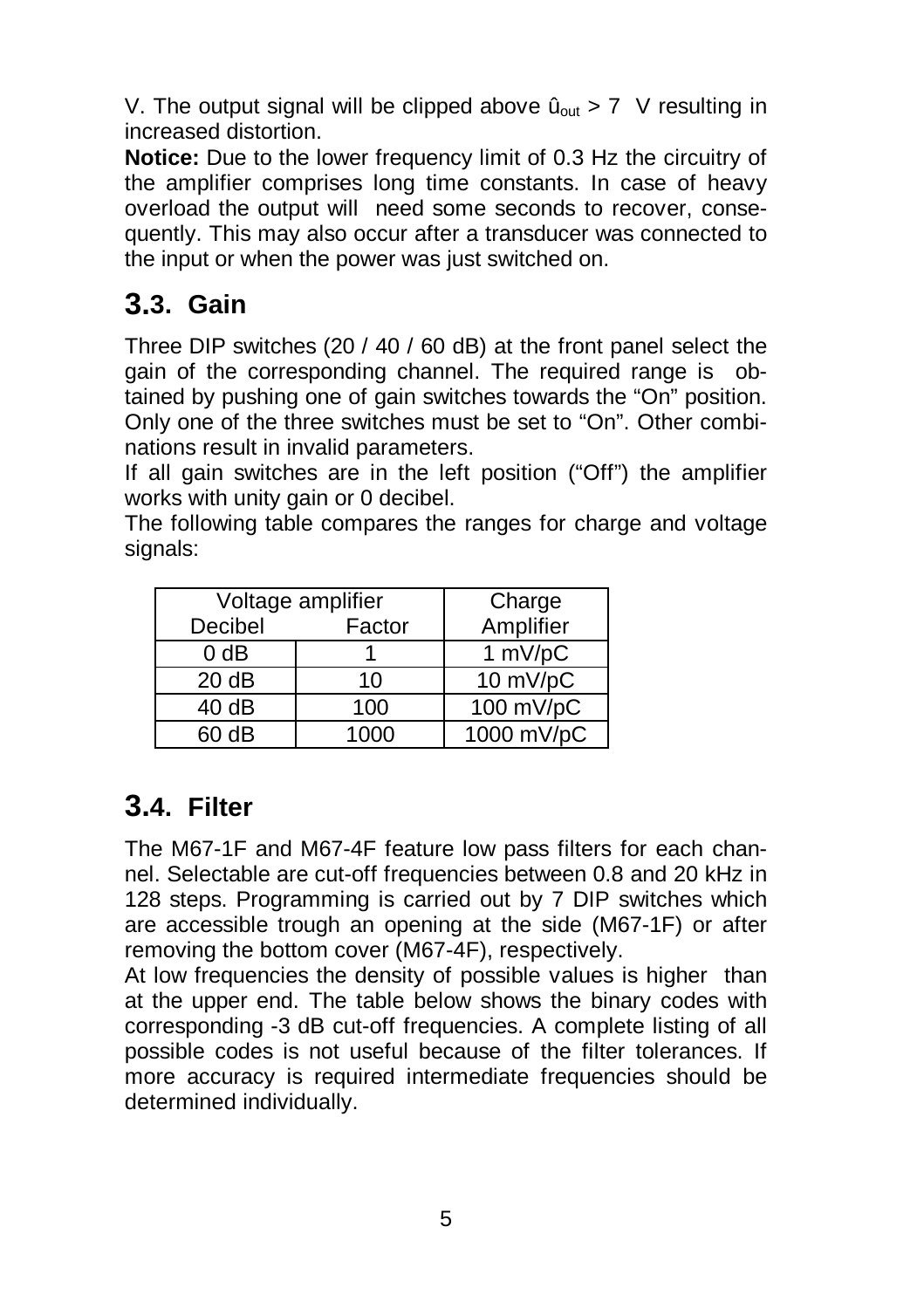| <b>Position of DIP Switches 1-7</b> |              |              |              |              | <b>Binary</b><br>$(OFF=1)$ | $f_{-3dB}$      |     |                  |
|-------------------------------------|--------------|--------------|--------------|--------------|----------------------------|-----------------|-----|------------------|
| 7<br>$(2^6)$                        | 6<br>$2^{5}$ | 5<br>$(2^4)$ | 4<br>$(2^3)$ | 3<br>$(2^2)$ | 2<br>$(2^1)$               | 1<br>$(2^0)$    |     | kHz<br>$(-3 dB)$ |
| ON                                  | ON           | ON           | ON           | ON           | ON                         | ON              | 0   | 0.8              |
| ON                                  | ON           | ON           | <b>OFF</b>   | ON           | <b>OFF</b>                 | ON              | 10  | 0.9              |
| ON                                  | ON           | <b>OFF</b>   | ON           | ON           | <b>OFF</b>                 | ON              | 18  | 1.0              |
| ON                                  | ON           | OFF          | <b>OFF</b>   | ON           | ON                         | ON              | 24  | 1.1              |
| ON                                  | ON           | <b>OFF</b>   | <b>OFF</b>   | <b>OFF</b>   | ON                         | <b>OFF</b>      | 29  | 1.2              |
| ON                                  | <b>OFF</b>   | ON           | ON           | ON           | <b>OFF</b>                 | ON              | 34  | 1.3              |
| ON                                  | <b>OFF</b>   | ON           | ON           | <b>OFF</b>   | ON                         | <b>OFF</b>      | 37  | 1.4              |
| ON                                  | <b>OFF</b>   | ON           | <b>OFF</b>   | ON           | ON                         | <b>OFF</b>      | 41  | 1.5              |
| ON                                  | <b>OFF</b>   | ON           | <b>OFF</b>   | <b>OFF</b>   | ON                         | ON              | 44  | 1.6              |
| ON                                  | <b>OFF</b>   | ON           | <b>OFF</b>   | <b>OFF</b>   | <b>OFF</b>                 | $\overline{ON}$ | 46  | $\overline{1.7}$ |
| ON                                  | <b>OFF</b>   | <b>OFF</b>   | ON           | ON           | ON                         | <b>OFF</b>      | 49  | 1.8              |
| ON                                  | <b>OFF</b>   | <b>OFF</b>   | ON           | ON           | <b>OFF</b>                 | <b>OFF</b>      | 51  | 1.9              |
| ON                                  | <b>OFF</b>   | <b>OFF</b>   | ON           | OFF          | ON                         | <b>OFF</b>      | 53  | 2.0              |
| ΟN                                  | <b>OFF</b>   | OFF          | <b>OFF</b>   | <b>OFF</b>   | ON                         | ON              | 60  | 2.5              |
| <b>OFF</b>                          | ON           | ON           | ON           | ON           | <b>OFF</b>                 | <b>OFF</b>      | 67  | 3                |
| <b>OFF</b>                          | ON           | <b>OFF</b>   | ON           | <b>OFF</b>   | ON                         | <b>OFF</b>      | 85  | $\overline{4}$   |
| <b>OFF</b>                          | ON           | <b>OFF</b>   | <b>OFF</b>   | <b>OFF</b>   | <b>OFF</b>                 | <b>OFF</b>      | 95  | 5                |
| OFF                                 | <b>OFF</b>   | ON           | ON           | <b>OFF</b>   | <b>OFF</b>                 | ON              | 102 | 6                |
| <b>OFF</b>                          | <b>OFF</b>   | ΟN           | <b>OFF</b>   | OFF          | ON                         | ON              | 108 | $\overline{7}$   |
| OFF                                 | <b>OFF</b>   | <b>OFF</b>   | ON           | ON           | ON                         | ON              | 112 | 8                |
| <b>OFF</b>                          | <b>OFF</b>   | <b>OFF</b>   | ON           | ON           | <b>OFF</b>                 | ON              | 114 | 9                |
| <b>OFF</b>                          | <b>OFF</b>   | <b>OFF</b>   | ON           | <b>OFF</b>   | ON                         | ON              | 116 | 10               |
| OFF                                 | <b>OFF</b>   | <b>OFF</b>   | <b>OFF</b>   | ON           | ON                         | ON              | 120 | 12               |
| OFF                                 | OFF          | <b>OFF</b>   | OFF          | ON           | <b>OFF</b>                 | <b>OFF</b>      | 123 | 14               |
| <b>OFF</b>                          | <b>OFF</b>   | <b>OFF</b>   | <b>OFF</b>   | <b>OFF</b>   | ON                         | ON              | 124 | 16               |
| <b>OFF</b>                          | <b>OFF</b>   | OFF          | <b>OFF</b>   | <b>OFF</b>   | <b>OFF</b>                 | ON              | 126 | 18               |
| <b>OFF</b>                          | <b>OFF</b>   | <b>OFF</b>   | <b>OFF</b>   | <b>OFF</b>   | <b>OFF</b>                 | <b>OFF</b>      | 127 | 20               |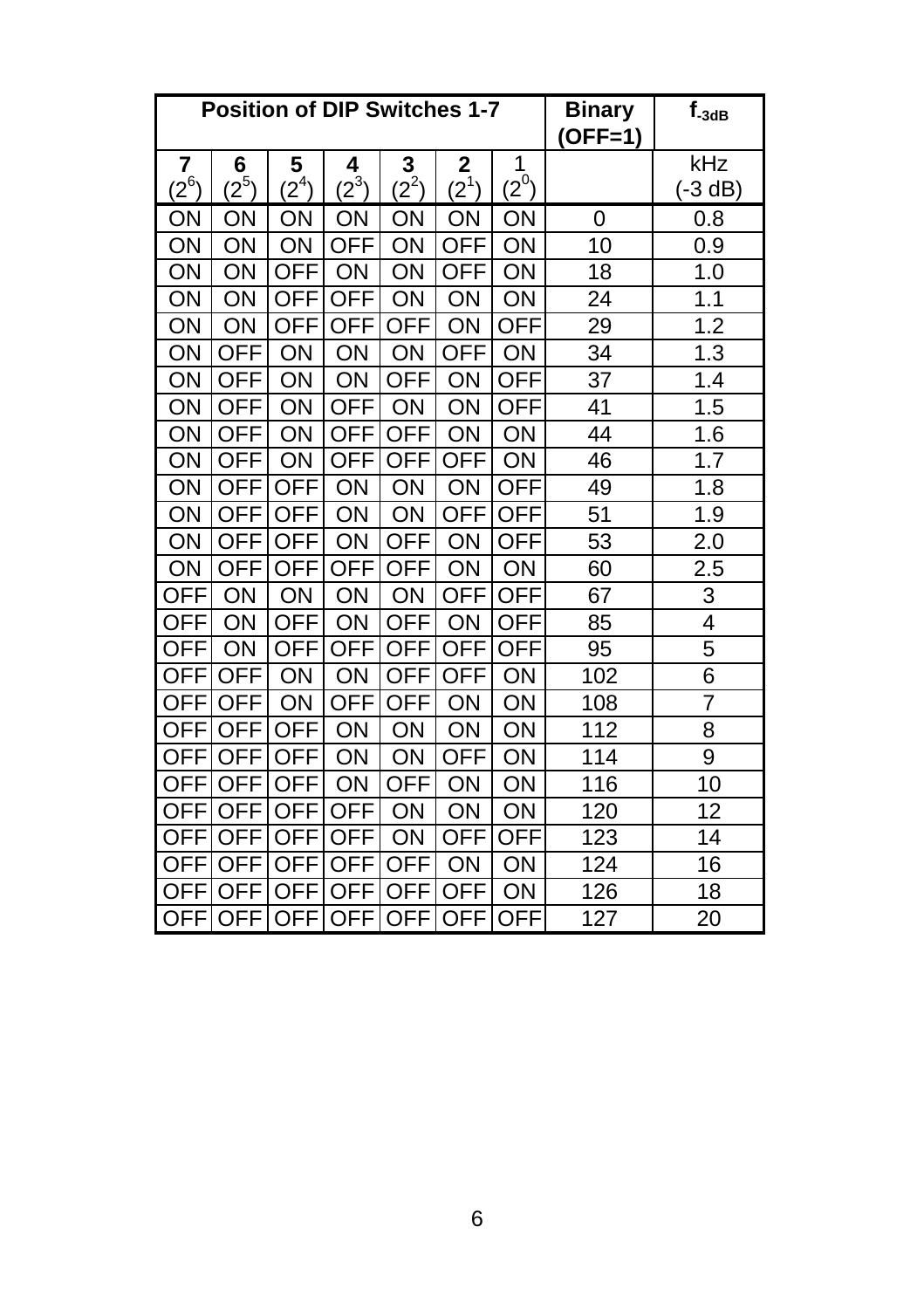

Figure 1: Amplitude response with different low-pass frequencies

# **4. Technical Data**

| <b>Charge input</b>          | source capacitance 1nF,<br>UNF 10-32 socket                                    |
|------------------------------|--------------------------------------------------------------------------------|
| <b>Voltage input</b>         | $R_i$ > 10 M $\Omega$ with constant current sup-<br>ply, BNC socket            |
| Input overload<br>protection | >500V, Voltage input with acti-<br>vated current source cuts off<br>above 22 V |
| Charge gain ranges           | 1 / 10 / 100 / 1000 mV/pC $\pm$ 2%<br>selectable with DIP switches             |
| Voltage gain<br>ranges       | 0 / 20 / 40 / 60 dB $\pm$ 2 %<br>selectable with DIP switches                  |
| <b>Frequency range</b>       | $0.3$ $\ldots$ 20 000 Hz (-3dB)                                                |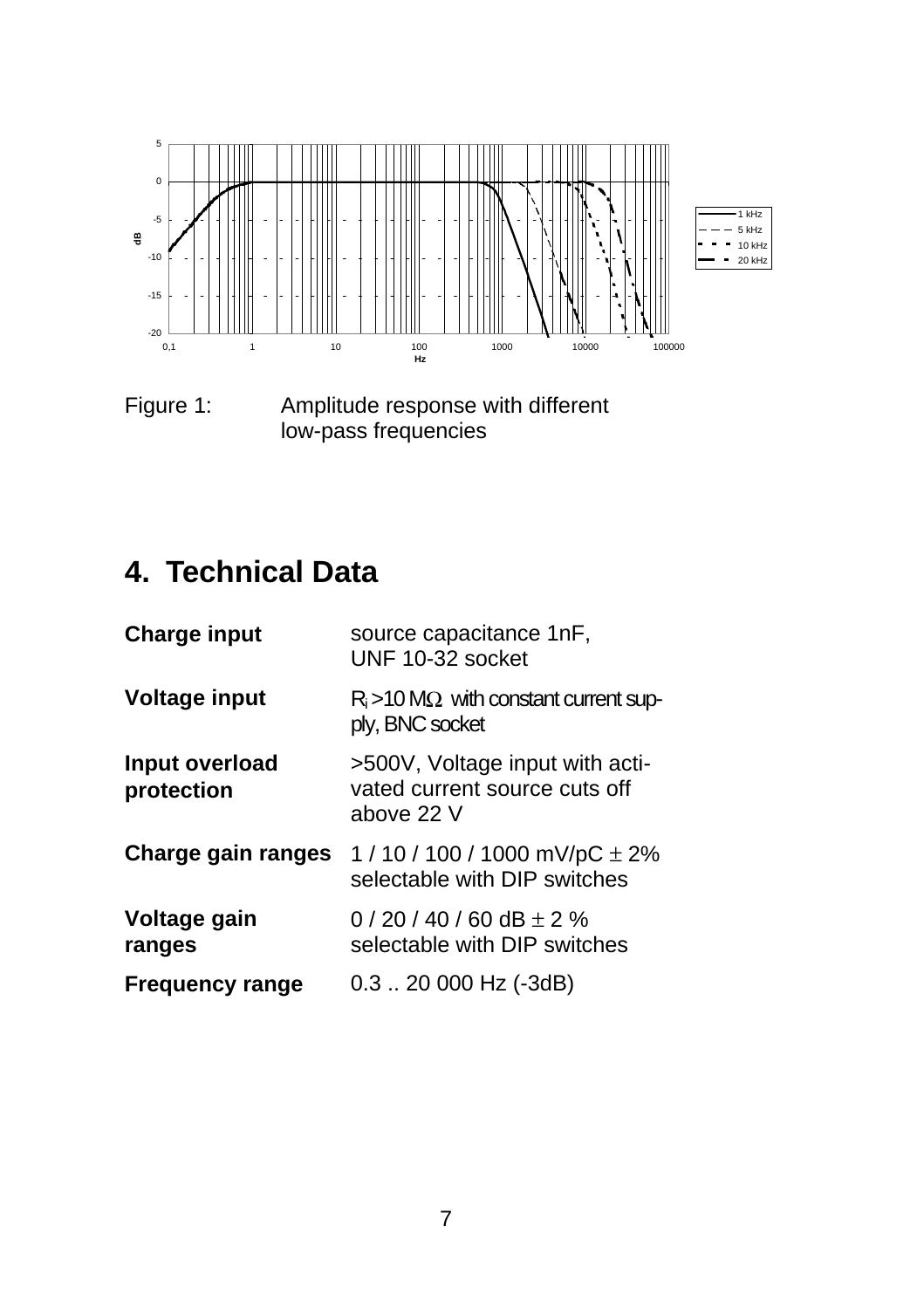| Low-pass                                            | 0.8  20 kHz, -40 dB / Decade,<br>selectable with DIP switches<br>in 128 steps                                                                                 |
|-----------------------------------------------------|---------------------------------------------------------------------------------------------------------------------------------------------------------------|
| Low-pass<br>frequency tolerance<br>of nominal value | $< 15 \%$                                                                                                                                                     |
| <b>Intrinsic noise</b>                              |                                                                                                                                                               |
| charge mode                                         | $<$ 10 <sup>-2</sup> pC with 1 nF at input,<br>1000 mV/pC and L.P. 10kHz                                                                                      |
| voltage mode                                        | $<$ 8 µV at 60 dB and<br>low-pass 10 kHz                                                                                                                      |
| <b>Constant current</b><br>supply                   | $3.85.6$ mA $/$ > 18 V,<br>with LED indicator                                                                                                                 |
| Output                                              | $\pm$ 7 V via 560 $\Omega$ / 10 µF,<br><b>BNC</b> socket                                                                                                      |
| <b>Overload indicator</b>                           | LED, at 80 % of full-scale output                                                                                                                             |
| <b>Power supply</b>                                 | external DC source 9  18V,<br><140 mA (M67-1F) / <300 mA<br>(M67-4F), DIN circular power<br>connector (5.5 / 2.1 mm), posi-<br>tive terminal at inner contact |
| <b>Operating</b><br>temperature range               | $-10.55$ °C                                                                                                                                                   |
| <b>Dimensions</b>                                   | 160 x 85 x 35 mm <sup>3</sup> (M67-1F)<br>105 x 85 x 140 mm <sup>3</sup> (M67-4F)                                                                             |
| <b>Accessories</b>                                  | mains plug adapter 230 V / 0.5<br>А.<br>wall mounting set for<br>M67-1F(optional)                                                                             |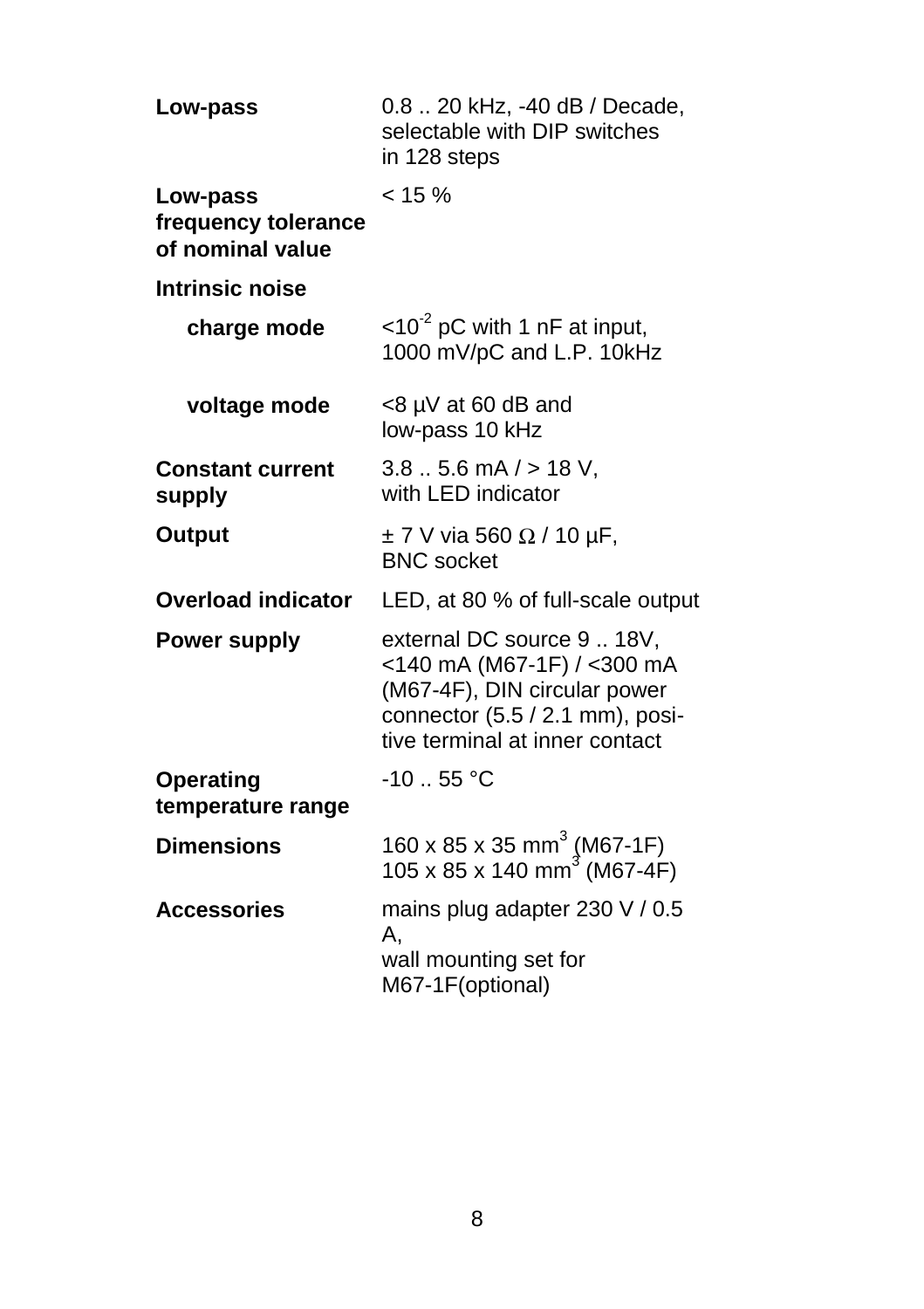#### **Limited Warranty**

Metra warrants during a period of **12 months**

that its products will be free from defects in material or workmanship and shall conform to the specifications current at the time of shipment.

The warranty period starts with the date of purchase. Customer has to provide the dated bill of sale as evidence. The warranty period ends after 12 months.

Repairs do not extend the warranty period.

This limited warranty covers only defects which arise as a result from normal use according to the instruction manual.

Metra's responsibility under this warranty does not apply to any improper or inadequate maintenance or modification and operation outside the product's specifications.

> Shipment to Metra has to be paid by the customer. The repaired or replaced product will be sent back at Metra's expense.